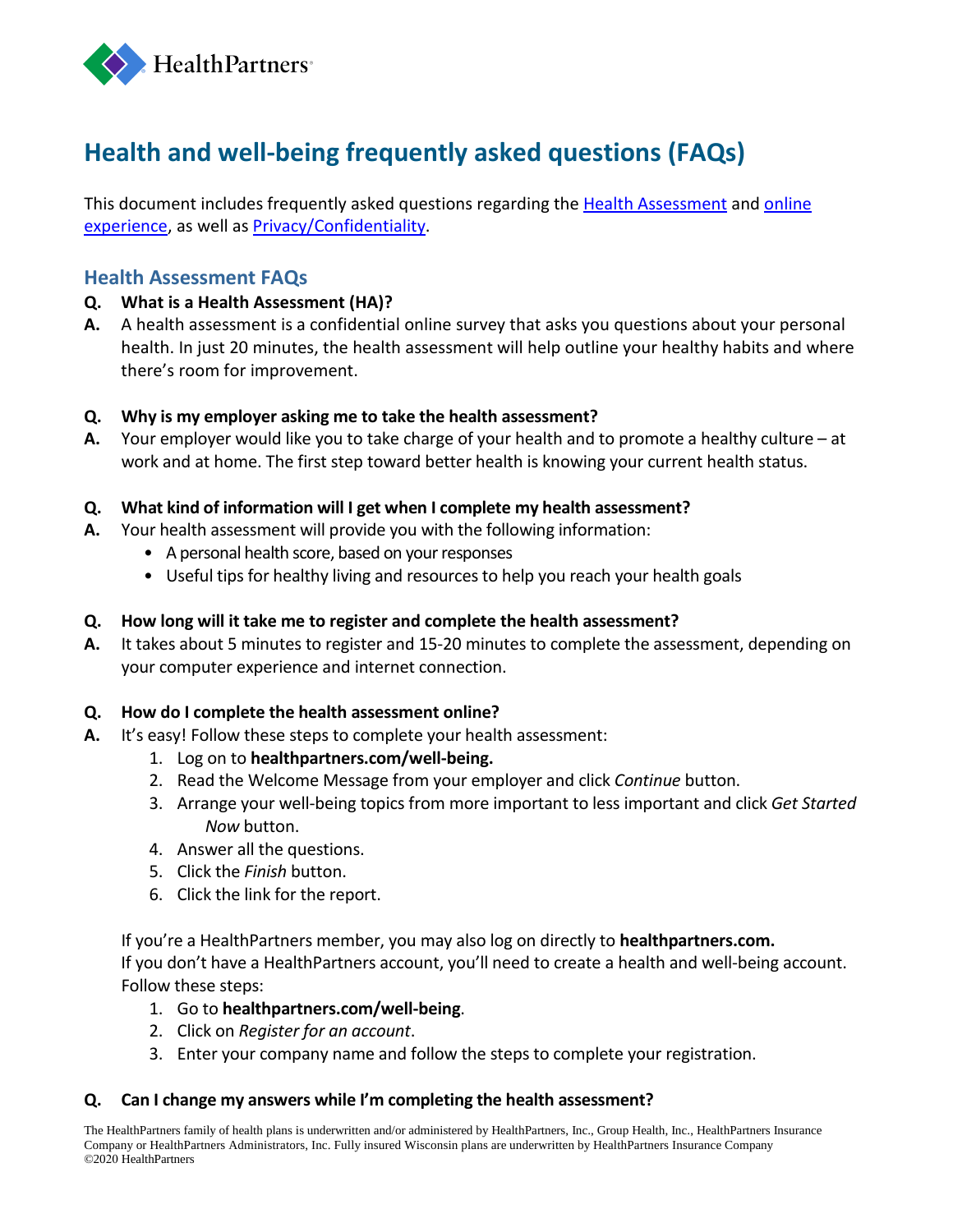

**A.** Yes. You can change your answers any time before you select the *Finish* button.

## **Q. What if I begin the health assessment, but don't finish it?**

- **A.** Your answers are automatically saved for two weeks every time you select the *Next* button.
	- If you click the *Log Off* link before you complete the health assessment, your health assessment will close.
	- If you leave your computer, but do not click the *Log Off* link, your health assessment will automatically close and log you off after 15 minutes to protect your privacy.
	- When you log on again, click the *Continue from where you stopped* link if you want to continue your health assessment. Or, click the *Restart from the beginning* link if you want to start over.
	- If you do not complete your health assessment within two weeks, your previous answers will be lost and you'll need to start from the beginning

## **Q. How will I know that I've finished the health assessment?**

**A.** Click on the *Finish* button on the last page of the health assessment. When finished, you'll see your personal score.

## **Q. How can I review my results?**

**A.** Log on to your health and well-being account via **[healthpartners.com/wellbeing](http://www.healthpartners.com/wellbeing)**. Under the health assessment activity, click the *report* link*.*

# <span id="page-1-0"></span>**Online experience FAQs**

## **Q. I'm having trouble logging on. What do I do?**

- **A.** Contact us by:
	- **Phone.** Call 952-883-7800 or 800-311-1052
	- **Email.** Click the *Contact Us* link, located in the upper right corner of the log-on page.
- **B. I forgot my username and password. What do I do?**
- **A.** On the registration page, click *Forgot username?* or *Forgot password?* You may also call or email us as mentioned above.

## **Q. Does it matter which web browser I use?**

- **A.** Yes. We render correctly with most browsers, however, we optimize for and test the following: Firefox 3.5+, Chrome 4.0+, Safari 4.0+, Internet Explorer 8.0 or 9.0, and iPhone, iPad, iPod Touch – iOS 4/5 *for mobile applications only*.
- **Q. I'm not very knowledgeable about how to use a computer. Will it be easy to use the well-being site and complete the health assessment online?**
- **A.** Yes. The online health assessment is easy for people at all levels of computer experience. If you have trouble understanding any of the directions, please contact us.